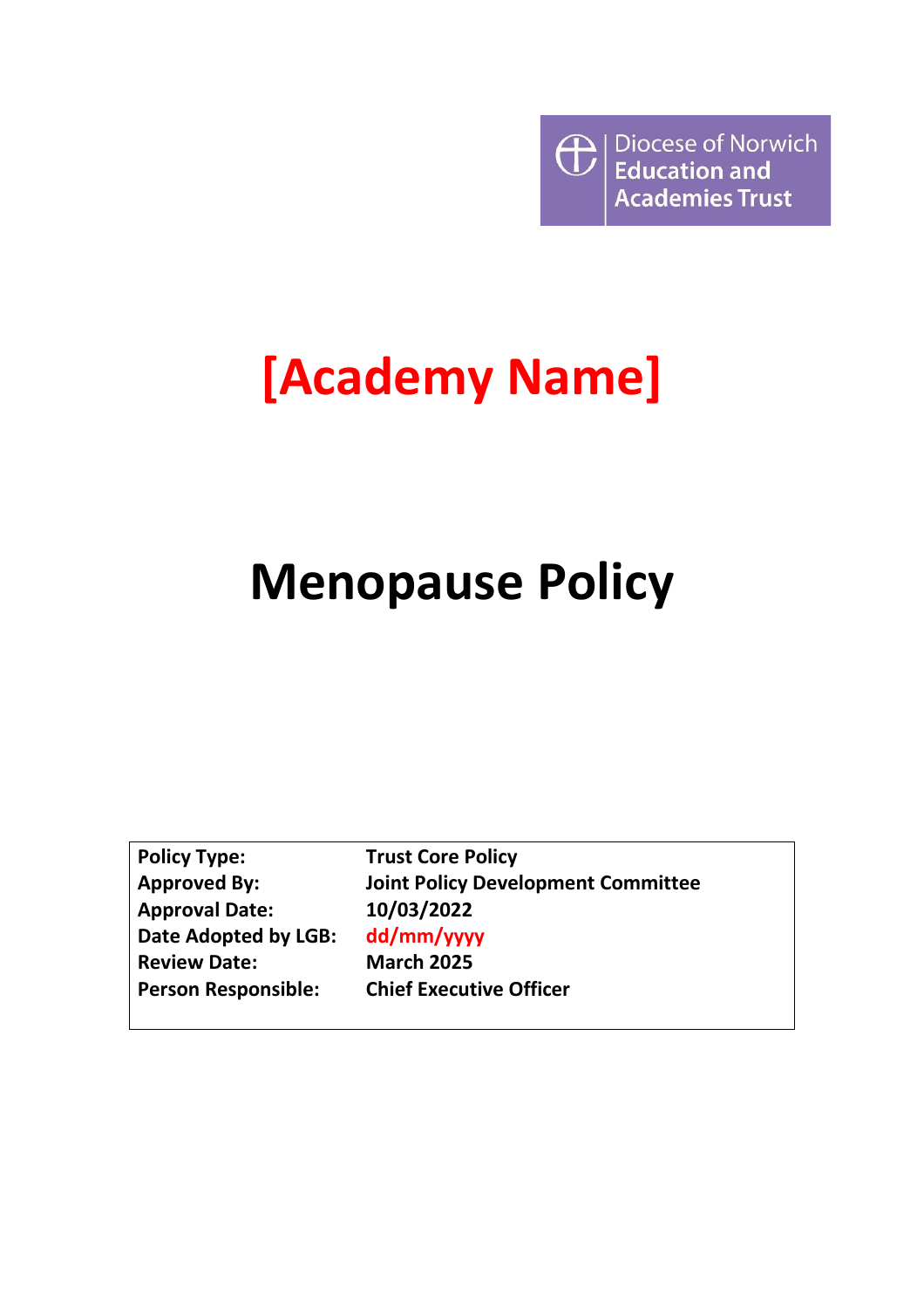# **Summary of Changes**

The model policy has been revised to reflect these changes to the statutory guidance as outlined below.

| Page<br>Ref. | <b>Section</b> | Amendment         | Date of<br>Change |
|--------------|----------------|-------------------|-------------------|
|              |                | <b>NEW POLICY</b> | March<br>2022     |
|              |                |                   |                   |
|              |                |                   |                   |
|              |                |                   |                   |
|              |                |                   |                   |
|              |                |                   |                   |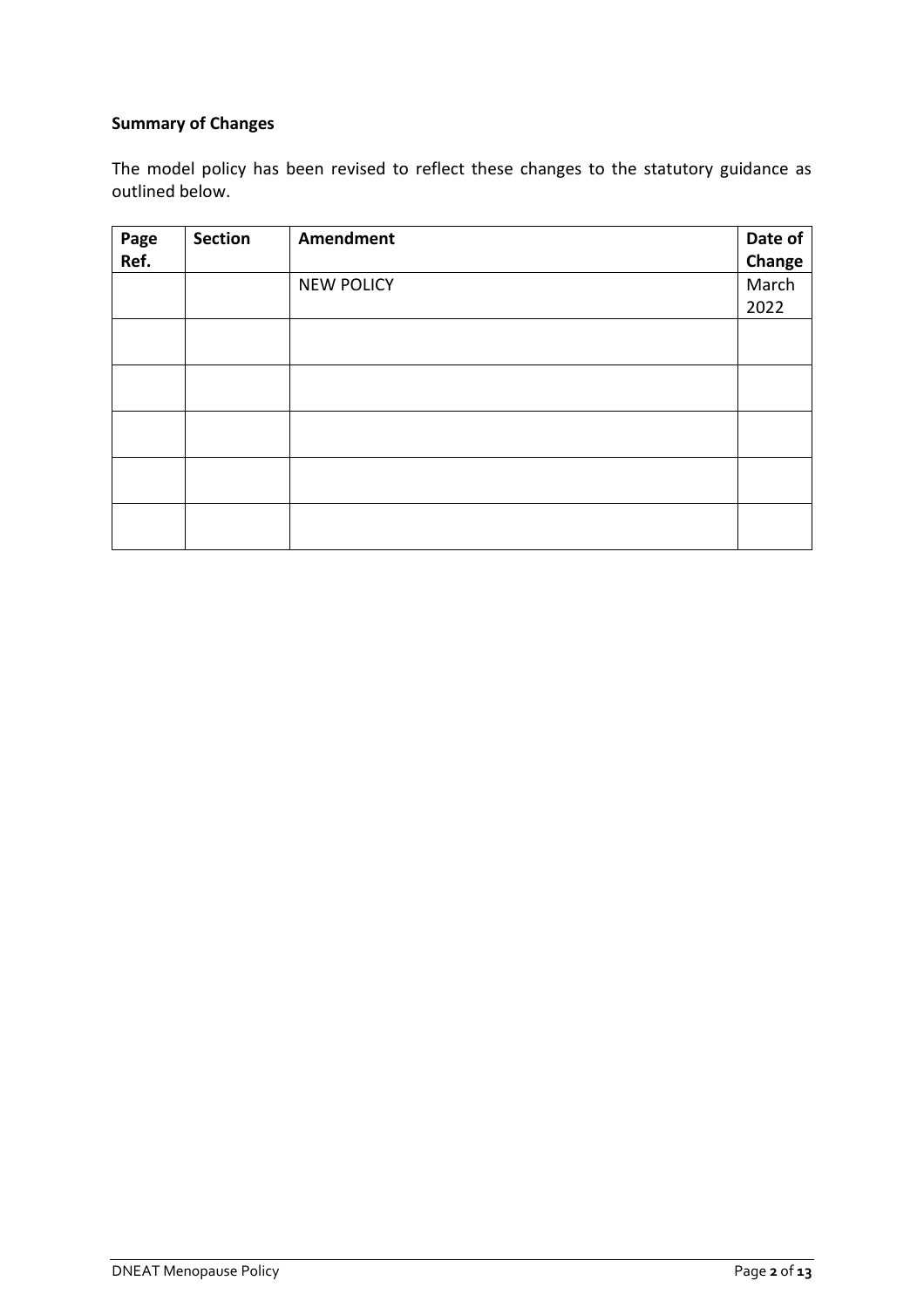### **Roles and Accountabilities**

The Diocese of Norwich Education and Academies Trust (DNEAT) (hereafter referred to as "the Trust") is accountable for all policies across its Academies. All policies whether relating to an individual academy or the whole Trust will be written and implemented in line with our ethos and values as articulated in our prospectus. We are committed to the provision of high quality education in the context of the Christian values of service, thankfulness and humility where individuals are valued, aspirations are high, hope is nurtured and talents released.

A Scheme of Delegation for each academy sets out the responsibilities of the Local Governing Body and Principal / Head Teacher. The Principal / Head Teacher of each academy is responsible for the implementation of all policies of the Academy Trust.

All employees of the Academy Trust are subject to the Trust's policies.

#### **Introduction**

Menopause is a normal part of every woman's life. This policy recognises that the menopause is an equality and occupational health and safety issue and that women may need appropriate flexibility, support and adjustments during the time of change before, during and after the menopause. We recognise that there are no rules in relation to the age at which women start the menopause – anyone raising the possibility will be taken seriously, regardless of age.

The Trust has a positive attitude towards the menopause and will treat all individuals with dignity and respect during this time and ensure that the workplace does not make symptoms worse. The Trust is committed to ensuring that women feel confident in discussing menopausal symptoms openly, without embarrassment, and are able to ask for support and adjustments in order to continue to work safely in the organisation. For this reason, the menopause at work policy is important for men as well as women.

This policy and the accompanying guidance and training, is part of our overall approach to supporting wellness in the Trust.

#### **The legislative setting**

The Trust undertakes to comply with its legal obligations as set out below:

The Health and Safety at Work etc. Act 1974 requires employers to ensure the health, safety and welfare of all workers. Under the Management of Health and Safety at Work Regulations 1999, employers are required to undertake general risk assessments which should include specific risks to menopausal women, see section 5.3.

The Equality Act 2010 prohibits discrimination against people on the grounds of certain 'protected characteristics' including sex, age and disability. Conditions linked to the menopause may meet the definition of an 'impairment' under the Equality Act and require reasonable adjustments.

#### **Status**

This policy sets out procedures for members of staff and managers to follow in providing the right support to manage menopausal symptoms at work.

#### **Aims**

1. To create an environment where women staff members feel confident enough to raise issues about their symptoms and ask for support and adjustments at work.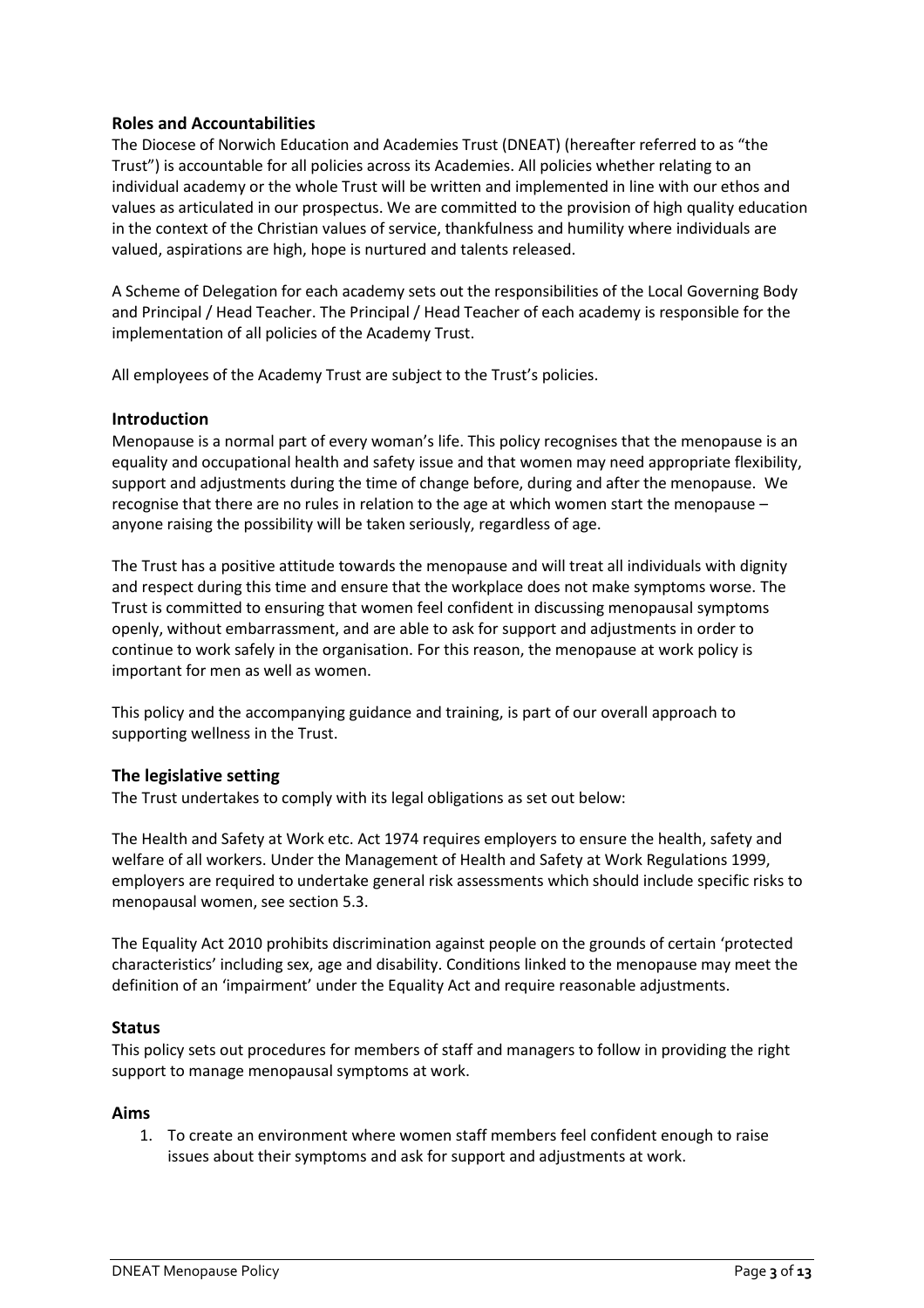- 2. To ensure that conditions in the workplace do not make menopausal symptoms worse and that appropriate adjustments and support are put in place, recognising that the menopause and perimenopause is an individual experience and therefore there is no 'one size fits all' solution.
- 3. To reduce sickness absence due to menopausal symptoms and retain valued staff in the workplace.

#### **What steps will we take as an employer?**

The Trust will educate and inform managers and staff to be aware of how the menopause can affect working women, taking account of the particular circumstances in schools, and about the potential symptoms of menopause, and how they can support women experiencing them. This includes finding ways to educate women themselves about the menopause and how to recognise its onset. Managers need to feel empowered to raise the possibility with staff in a way that is sensitive and will-intended.

Where women members of staff feel uncomfortable going to their line manager, because he is a man, or someone much younger, or both, we will ensure that an alternative contact is available. Confidentiality will always be respected.

The risk assessments which we undertake will consider the specific needs of menopausal women, and, in doing so, we will consult with staff members and share with all managers and new managers, requesting signatures to confirm that measures are understood and will be acted upon. Risk assessments will include consideration of temperature and ventilation issues (thermometers may be needed) and will also address welfare issues; such as access to toilet facilities and cold water, during and outside break and lunch times.

The Trust will make adjustments where necessary to support individuals experiencing the menopause, and to ensure the workplace does not make their symptoms worse. These could include simple measures such as:

- leaving doors open where safe to do so
- ensuring that windows can be safely opened
- ensuring that it is possible to regulate the temperature in a classroom or other room by turning down radiators (as long as the temperature does not drop below 18 degrees Celsius, this will be comfortable for all occupants)
- provision of fans
- fitting blinds to windows (vertical blinds allow for greater adjustment)
- establishing a system that allows cover for women who need to access toilet/washing facilities while they are teaching (to deal with heavy and recurring bleeding)
- considering requests for changes to working arrangements, eg temporary part-time working
- swift permission for absence to attend menopause-related medical appointments
- adjusting workplace procedures and processes to support and avoid any detriment to menopausal women.

This is not a definitive list of measures. The Trust will actively listen to staff and governors and take on board other suggestions.

It is recognised that many of these practical and easy-to-institute changes to the workplace, which will make working life more bearable for menopausal women, will benefit all staff.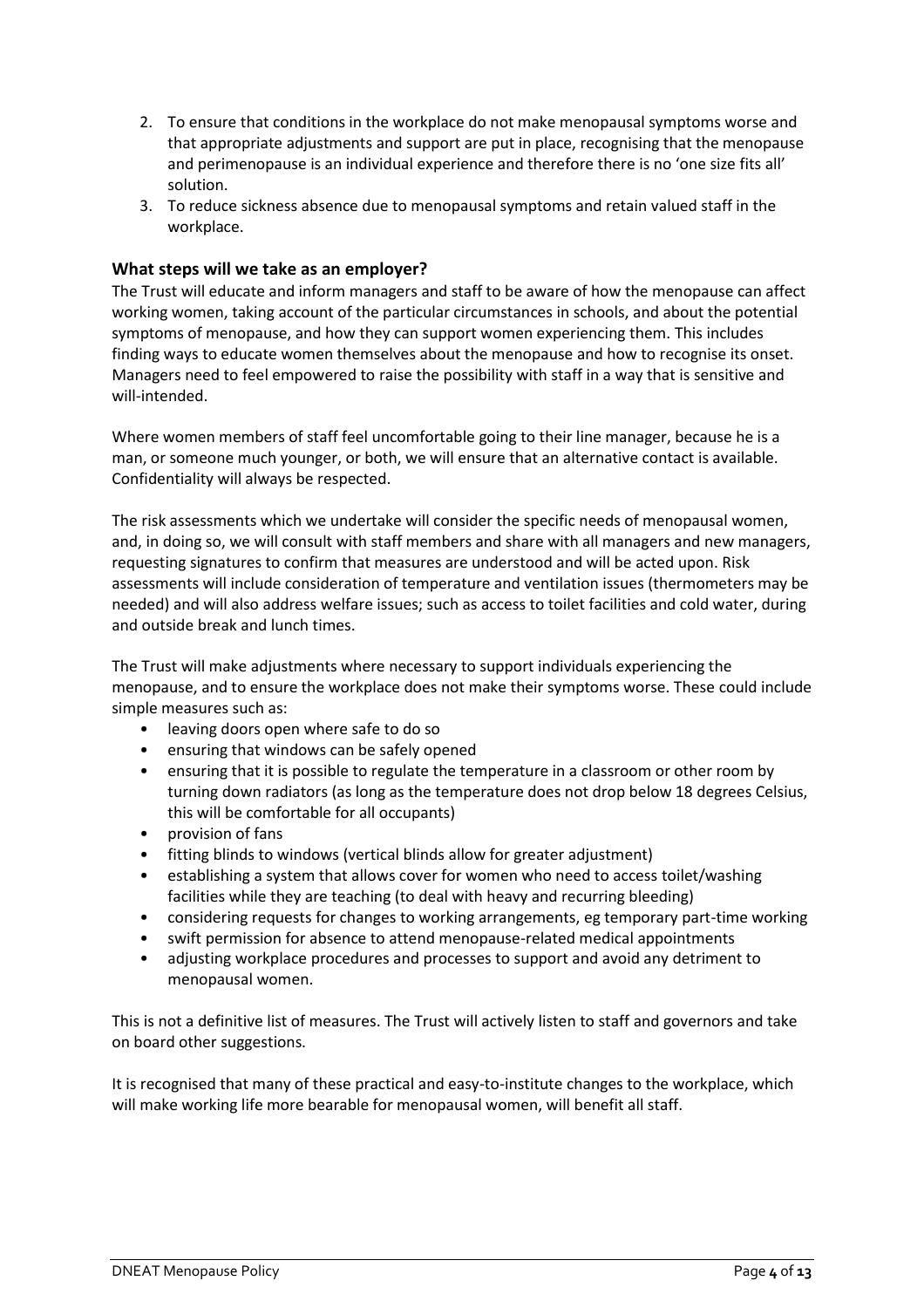### **Roles and responsibilities**

It is recognised that everyone who works at the Trust has a role to play in ensuring a comfortable working environment for all staff, including women experiencing the menopause.

#### **All staff are responsible for:**

- taking responsibility for looking after their health
- being open and honest in conversations with HR and occupational health
- contributing to a respectful and healthy working environment
- being willing to help and support their colleagues
- accepting and supporting any necessary adjustments their colleagues request or are receiving as a result of their menopausal symptoms.

#### **Line managers**

The most important and valuable thing a manager can do is listen and, wherever possible, respond sympathetically to any requests for adjustments at work.

#### **All line managers will:**

- familiarise themselves with this menopause policy
- be aware of the potential impact of menopause on performance; if someone's performance suddenly dips, consideration will be given as to whether the menopause may be playing a part in this.
- provide a safe place to allow the member of staff to speak openly and honestly
- be ready and willing to listen and have open discussions about menopause, appreciating the personal nature of the conversation, and treating the discussion sensitively and confidentially and allowing adequate time for the discussion
- record adjustments agreed, and actions to be implemented, via an action plan
- ensure ongoing dialogue via a follow-up meeting
- ensure that all agreed adjustments are adhered to and reviewed as regularly as necessary
- recognise their responsibility to make it clear that any measure put in place to support women during this difficult stage in their life in no way reflects their judgment of their ability to do the job well - there is no link between this support and capability action plans.

#### **Where adjustments are unsuccessful, or if symptoms are proving particularly severe, the line manager may:**

- discuss with the employee a referral to occupational health for further advice
- review occupational health advice, and implement any additional recommendations
- update the action plan and continue the review process.

#### **Occupational health**

The role of occupational health is to:

- carry out a holistic assessment of the employee to ascertain whether or not the working environment may be exacerbating menopause symptoms
- discuss with the employee what adjustments would help
- signpost to other appropriate sources of help and advice.

#### **Additional help and support**

[www.neu.org.uk/menopause](http://www.neu.org.uk/menopause) [www.nasuwt.org.uk](http://www.nasuwt.org.uk/) [www.tuc.org.uk](http://www.tuc.org.uk/) [www.menopausematters.co.uk](http://www.menopausematters.co.uk/) [www.thebms.org.uk](http://www.thebms.org.uk/)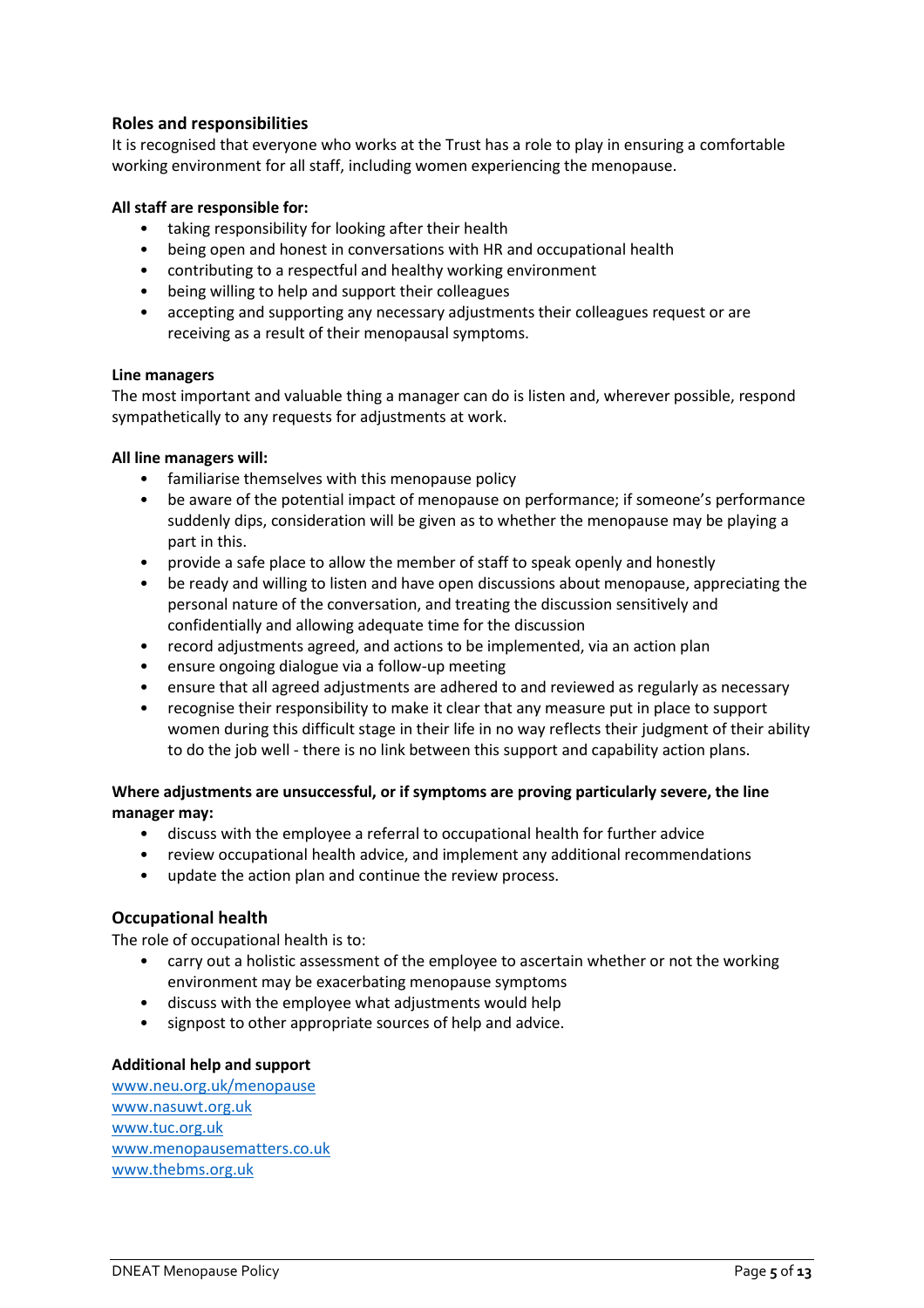[www.nhs.uk/conditions/menopause/symptoms](http://www.nhs.uk/conditions/menopause/symptoms)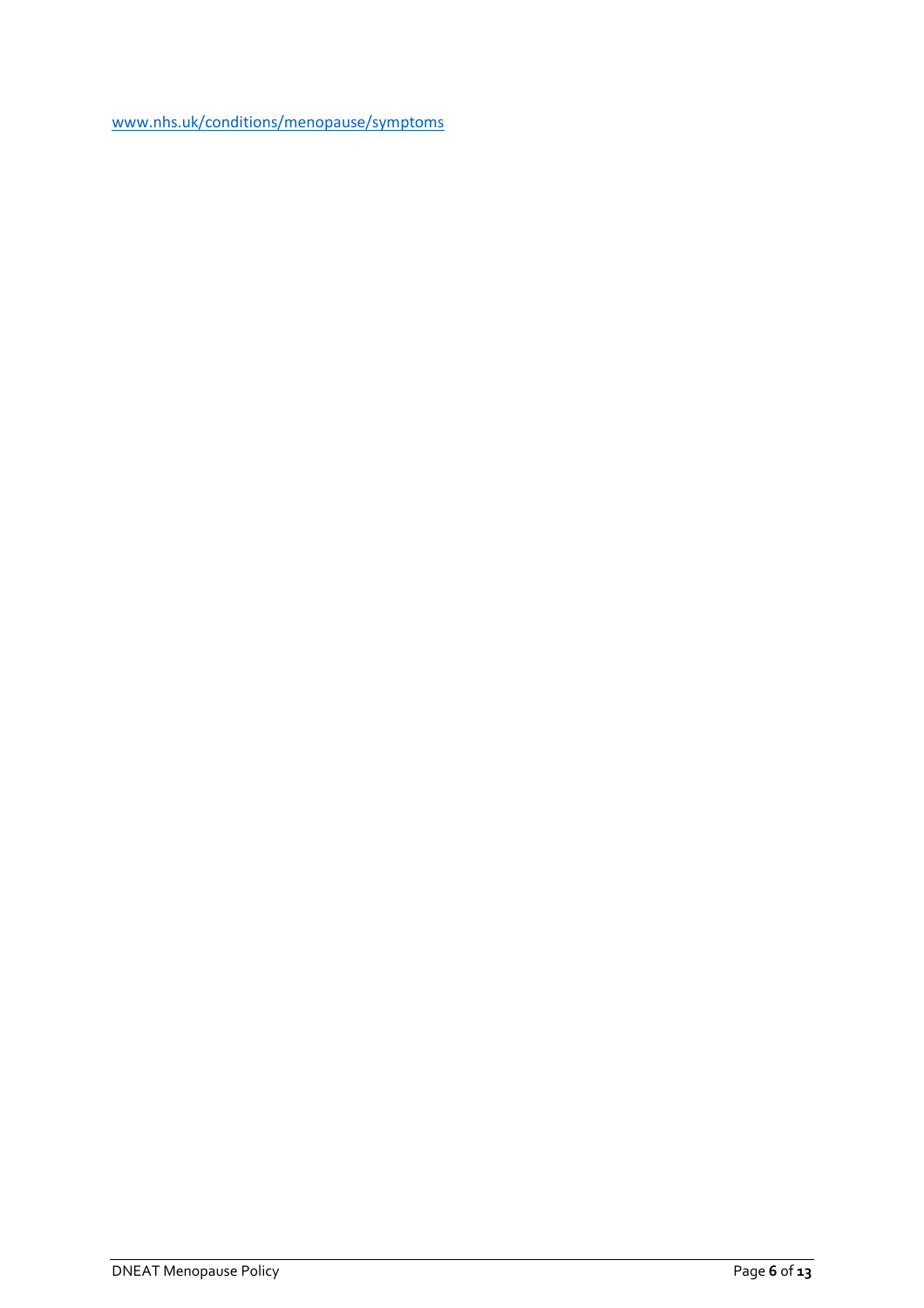# **Appendix 1: Definitions**

#### **Perimenopause**

The perimenopause is the period in a woman's life when she starts to experience hormonal fluctuations and changes to her periods. The average time for a woman to be perimenopausal is between four to five years. During this time, periods may become increasingly heavy and irregular, meaning it is vitally important for a woman experiencing symptoms to be close to toilets and shower facilities where available. For some women, the symptoms during this time can be worse than the actual menopause. [NB not all primary schools have shower facilities suitable for adult use – we always look at this as part of premises work where necessary, but we are not able to install them everywhere].

#### **Menopause**

A woman is described as being menopausal when they have gone 12 months without a period and when her ovaries are no longer responsive. The average age for a woman to reach the menopause in the UK is 51. American evidence suggests that this is different for Asian and black women. An Asian woman may start her menopause later and a black woman slightly earlier. To date, there is no UK evidence on this issue.

#### **Post-menopausal**

This is the time after menopause has occurred, starting when a woman has not had a period for 12 consecutive months. The average time for women experiencing symptoms of the menopause is five years, but many women experience symptoms for up to ten years and 3% of women will experience symptoms for the rest of their lives. Post-menopausal women have an increased risk of heart disease, diabetes and osteoporosis and managers should be aware of this.

#### **Symptoms of the menopause**

Symptoms may include:

*Vasomotor Symptoms* \*Hot flushes and Night Sweats

*Psychological effects of hormone changes*

\*Low mood/mood swings

\*Poor memory and concentration

\*Insomnia

- \*Loss of libido
- \*Anxiety/panic attacks

*Physical Symptoms* \*Headaches

- \*Fatigue
- \*Joint aches and pains
- \*Palpitations
- \*Formication (creeping skin)
- \*Insomnia

*Sexual Symptoms* \*Reduced sex drive

- \*Painful sex/\*vaginal dryness
- \*Urinary tract infections
- \*Vaginal irritation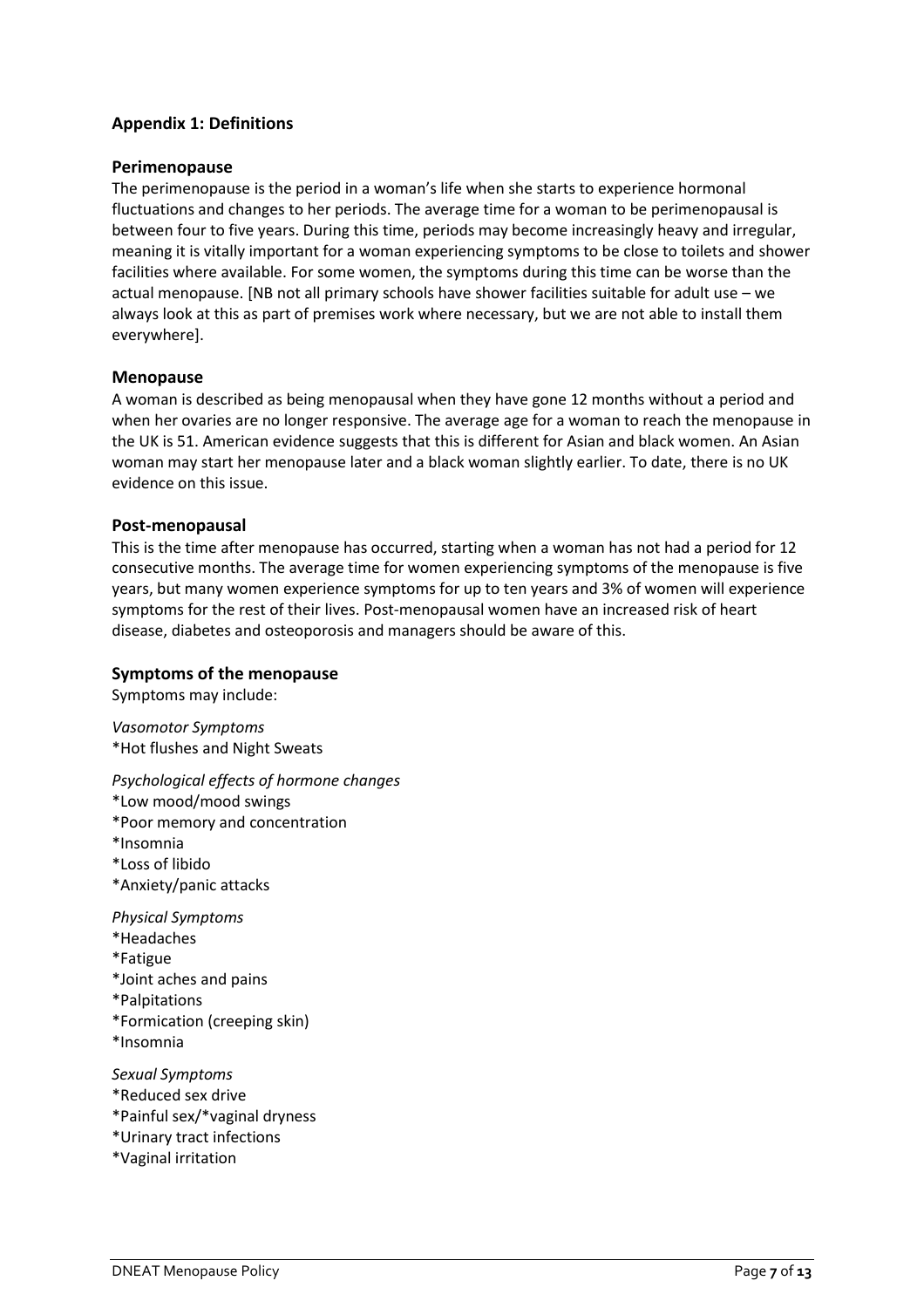*Consequences of oestrogen deficiency* \*Obesity, diabetes \*Heart disease \*Osteoporosis/chronic arthritis \*Dementia and cognitive decline

\*Cancer

N.B. This is not an exhaustive list.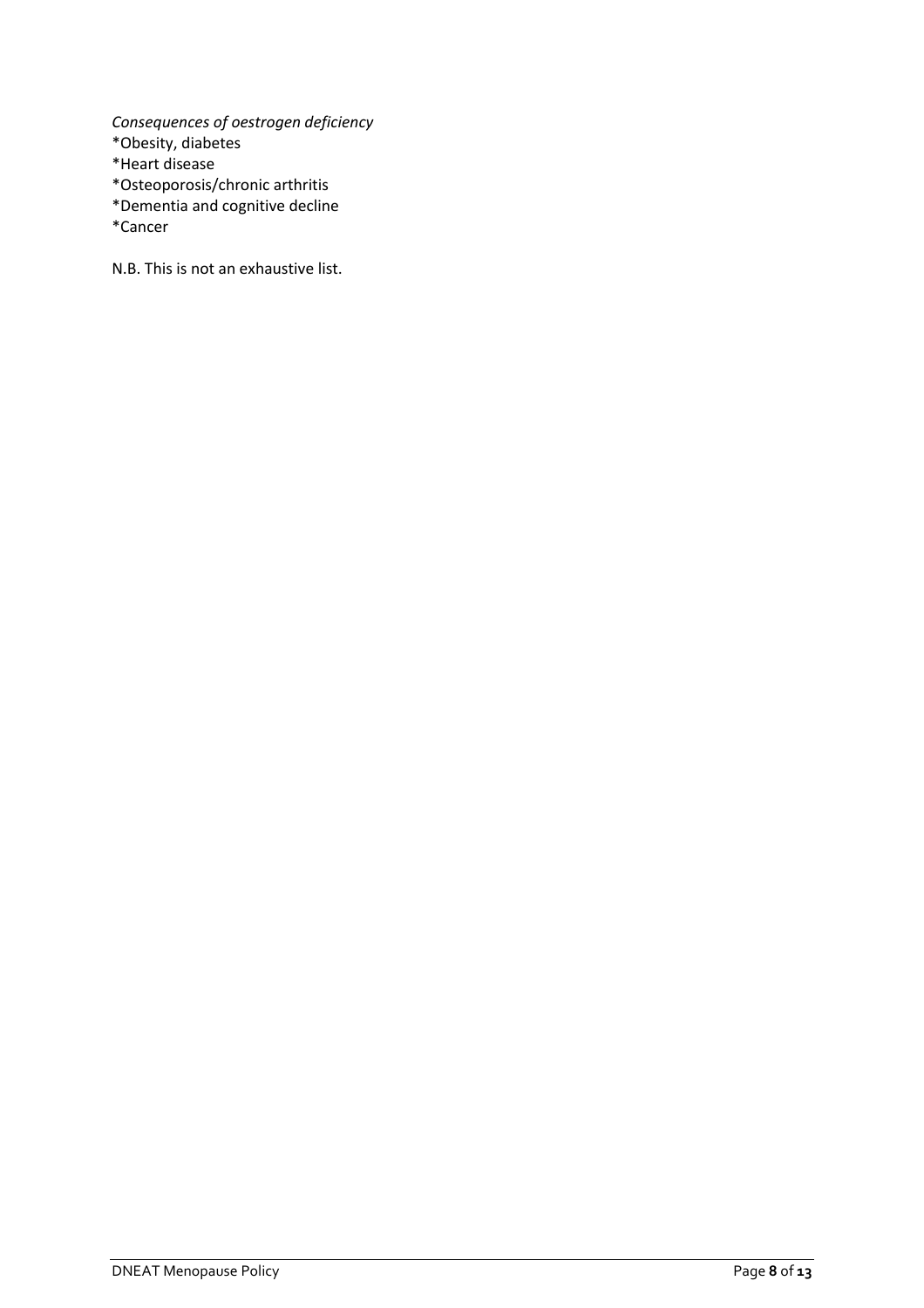# **Appendix 2: Management guidance for informal discussions**

Managers should familiarise themselves with the menopause before conducting a meeting with a member of staff to discuss their situation. The menopause is a natural part of ageing which usually occurs between 45 and 55 years of age. It occurs as a direct result of a woman's oestrogen levels declining. In the UK, the average age for a woman to reach menopause is 51.

A woman is officially described as post-menopausal when her ovaries are no longer working and when she has not had a period for 12 months. The perimenopause is the period of hormonal change leading up to the menopause. This is the time when many women start to experience symptoms.

The perimenopause can often last for four to five years, although for some women it may continue for many more years, or for others last just a few months. In general, periods usually start to become less frequent over this time. Sometimes menstrual cycles become shorter, periods may become heavier or lighter, or women may notice that the odd period is missed until eventually they stop altogether. Some women report that during the perimenopause, they experience worse symptoms than the menopause. Some women experience sudden menopause after surgery, chemotherapy or radiotherapy.

It is estimated that around one in every 100 women will experience a premature menopause (before the age of 40). The menopause affects every woman differently and so there is no 'one-size-fits-all' solution to it. Some women experience few symptoms while others experience such severe symptoms that it impacts negatively on both their home and working lives.

Many women may also find that their symptoms are connected. For example, sleep disturbance, which is really common during the menopause, may lead to a whole plethora of other serious conditions.

The length of time that women experience symptoms of the menopause can vary between women. Again, there is no one answer for all. Symptoms can begin months or years before a woman's periods stop.

The perimenopause is usually expected to last around four or five years, but it can be much shorter or longer. During this time, many women begin to experience painful, intermittent and heavy periods. As a teacher, it is therefore important to raise this issue with management if adjustments need to be put in place, such as having access to a toilet and shower facilities.

According to the NHS, on average, a woman continues to experience symptoms for around four years after their last period, but around 10% of women continue to experience symptoms for up to 12 years after their last period and 3% will suffer for the rest of their lives. With teachers remaining in the classroom well into their sixties, it is imperative that caseworkers are aware of this and are not afraid to raise it as an issue with women members seeking help and support for other, seemingly unrelated, concerns.

It is also important to recognise that beyond the menopause, postmenopausal women can be at increased risk of certain conditions due to a decrease in hormones. These include osteoporosis and heart disease.

The British Menopause Society (2016) estimated that 50% of women aged between 45-65 who had experienced the menopause in the previous ten years had NOT consulted a healthcare professional about their menopausal symptoms.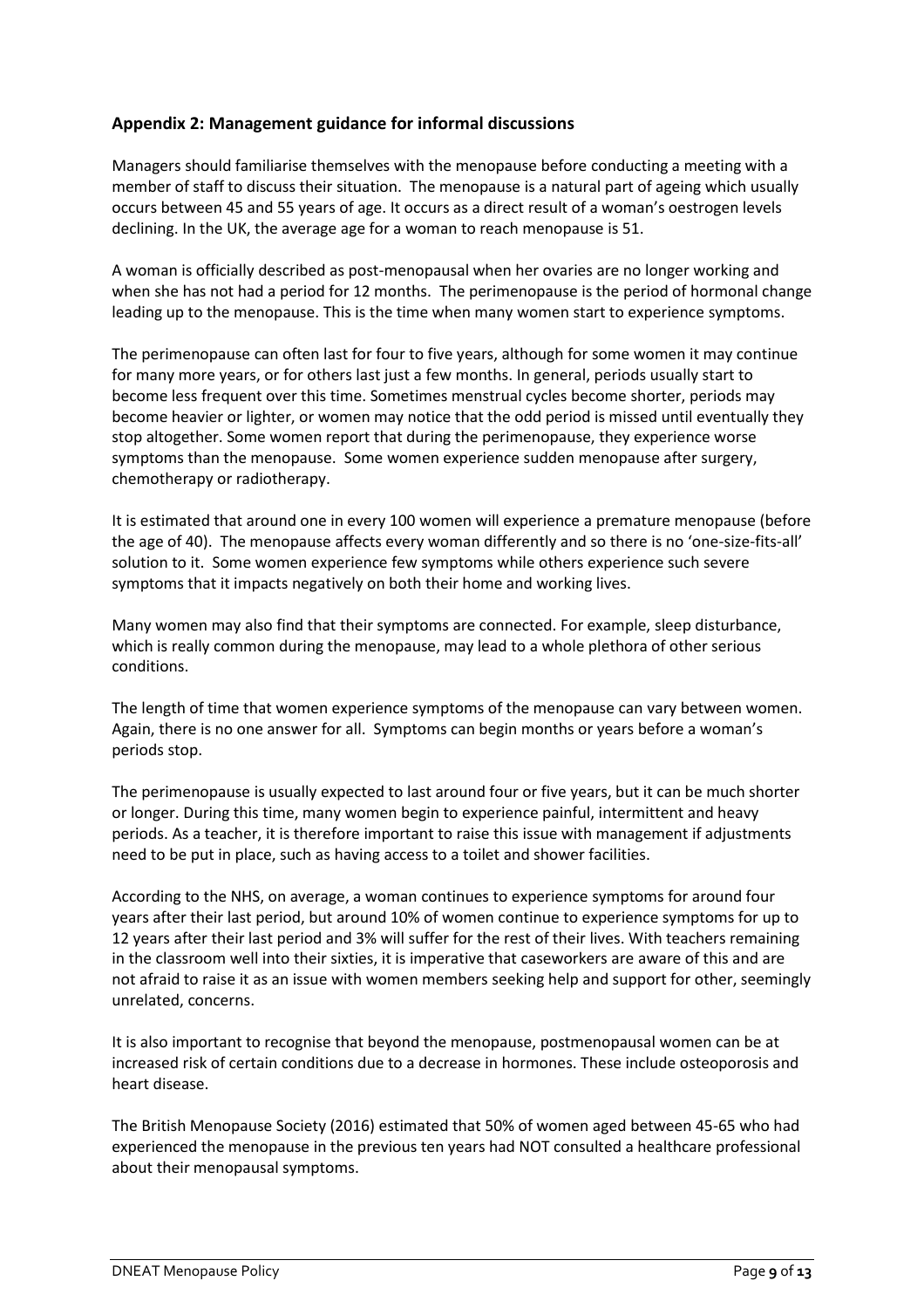This was despite:

- 42% of women feeling that their symptoms were worse or much worse than they expected;
- 50% of women believed the menopause had impacted on their home life; and
- More than a third believed the menopause had impacted on their work life.

Many workplace factors can make working life more difficult for women experiencing the menopause, which may make symptoms worse. School and college leaders should take into consideration the concerns listed below.

These can include:

- lack of suitable gender sensitive risk assessments;
- lack of awareness of the menopause;
- lack of management training on women's health issues;
- poor ventilation and air quality;
- inadequate access to drinking water;
- inadequate or non-existent;
- toilet/washing facilities;
- lack of control of temperature/ light;
- lack of appropriate uniforms or personal protective equipment (PPE in science department);
- inflexible working time rules/break times;
- inflexible policies which penalise women because of their symptoms;
- negative attitudes;
- excessive workloads;
- workplace stress;
- unsympathetic line management/colleagues; and
- bullying and harassment.

#### **Line managers**

It is recognised that the menopause is a very personal experience and different adjustments and levels of support may be needed for different individuals. Line managers should seek to provide appropriate support and adjustments when needed to help women deal with issues arising from the menopause.

Should an employee request a meeting to discuss concerns of the menopause, it is recommended that line managers adhere to the following:

- Arrange a meeting at a convenient time for both parties;
- Allow the employee to be accompanied if they want it. This can be a trade union representative or a colleague;
- Choose a venue that provides privacy and is unlikely to be disturbed;
- Allow adequate time to talk;
- Encourage the employee to be open and honest. It is difficult to help when you haven't got the full picture;
- If the employee wishes to speak to another manager, this should be allowed;
- Keep a note of all discussions and agree outcomes and next steps;
- Agree a follow-up meeting to review the situation.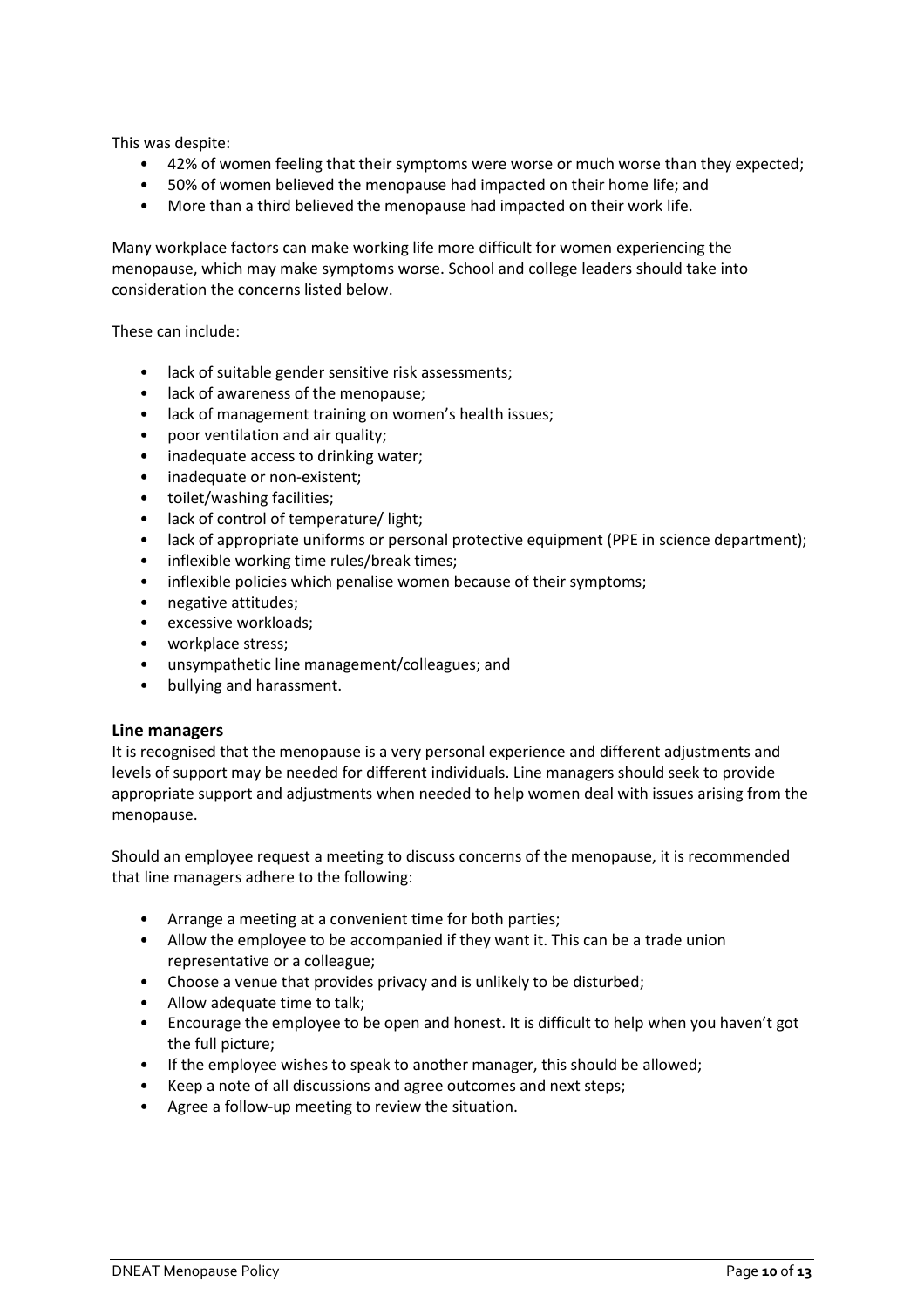# **Appendix 3: Workplace issues/suggested adjustments**

| Symptom                                                                                                                    | <b>Examples of workplace factors</b><br>which could worsen or interact                                                                                                                                                                                                                            | <b>Suggested adjustments</b>                                                                                                                                                                                                                                                                                                                                                                                 |
|----------------------------------------------------------------------------------------------------------------------------|---------------------------------------------------------------------------------------------------------------------------------------------------------------------------------------------------------------------------------------------------------------------------------------------------|--------------------------------------------------------------------------------------------------------------------------------------------------------------------------------------------------------------------------------------------------------------------------------------------------------------------------------------------------------------------------------------------------------------|
| Daytime sweats,                                                                                                            | with symptoms<br>Lack of access to rest breaks or                                                                                                                                                                                                                                                 | Be flexible about additional breaks.                                                                                                                                                                                                                                                                                                                                                                         |
| hot flushes,<br>palpitations                                                                                               | suitable break areas.<br>Hot flushes and facial redness<br>may cause women to feel self-<br>conscious, or the sensation may<br>affect concentration or train of<br>thought.                                                                                                                       | Allow time out and access to fresh air.<br>Ensure a quiet area/room is available.<br>Ensure cover is available so workers can leave<br>their posts if needed.                                                                                                                                                                                                                                                |
| Night time sweats<br>and hot flushes.<br>Insomnia or sleep<br>disturbance                                                  | Rigid start/finish times and lack<br>of flexible working options may<br>increase fatigue at work due to<br>lack of sleep.                                                                                                                                                                         | Consider temporary adjustment of hours to<br>accommodate any difficulties.<br>Allow flexible working.<br>Provide the option of alternative tasks/duties.<br>Make allowance for potential additional need<br>for sickness absence.<br>Reassure workers that they will not be<br>penalised or suffer detriment if they require<br>adjustments to workload or performance<br>management targets.                |
| Urinary<br>problems; for<br>example,<br>increased<br>frequency,<br>urgency, and<br>increased risk of<br>urinary infections | Lack of access to adequate toilet<br>facilities may increase the risk of<br>infection and cause distress,<br>embarrassment and an increase<br>in stress levels.<br>Staff member may need to<br>access toilet facilities more<br>frequently, may need to drink<br>more fluids and may feel unwell. | Ensure easy access to toilet and washroom<br>facilities.<br>Allow for more frequent breaks during work<br>to go to the toilet.<br>Ensure easy access to supply of cold drinking<br>water.<br>Take account of peripatetic workers schedules<br>and allow them to access facilities during their<br>working day.<br>Make allowances for potential additional<br>need for sickness absence.                     |
| Irregular and/or<br>heavy periods                                                                                          | Lack of access to adequate toilet<br>facilities may increase the risk of<br>infection and cause distress,<br>embarrassment and an increase<br>in stress levels.<br>Staff member may need to<br>access toilet and washroom<br>facilities more frequently.                                          | Ensure easy access to well maintained toilet<br>and washroom or shower facilities.<br>Allow for more frequent breaks in work to go<br>to the toilet/ washroom.<br>Ensure sanitary products readily available.<br>Take account of peripatetic workers schedules<br>and allow them to access facilities during their<br>working day.<br>Ensure cover is available so staff can leave<br>their posts if needed. |
| Skin irritation,<br>dryness or itching                                                                                     | Unsuitable workplace<br>temperatures and humidity may<br>increase skin irritation, dryness<br>and itching.<br>There may be discomfort, an<br>increased risk of infection and a<br>reduction in the barrier function<br>of skin.                                                                   | Ensure comfortable working temperatures<br>and humidity.<br>Ensure easy access to well maintained toilet<br>and washroom or shower facilities.                                                                                                                                                                                                                                                               |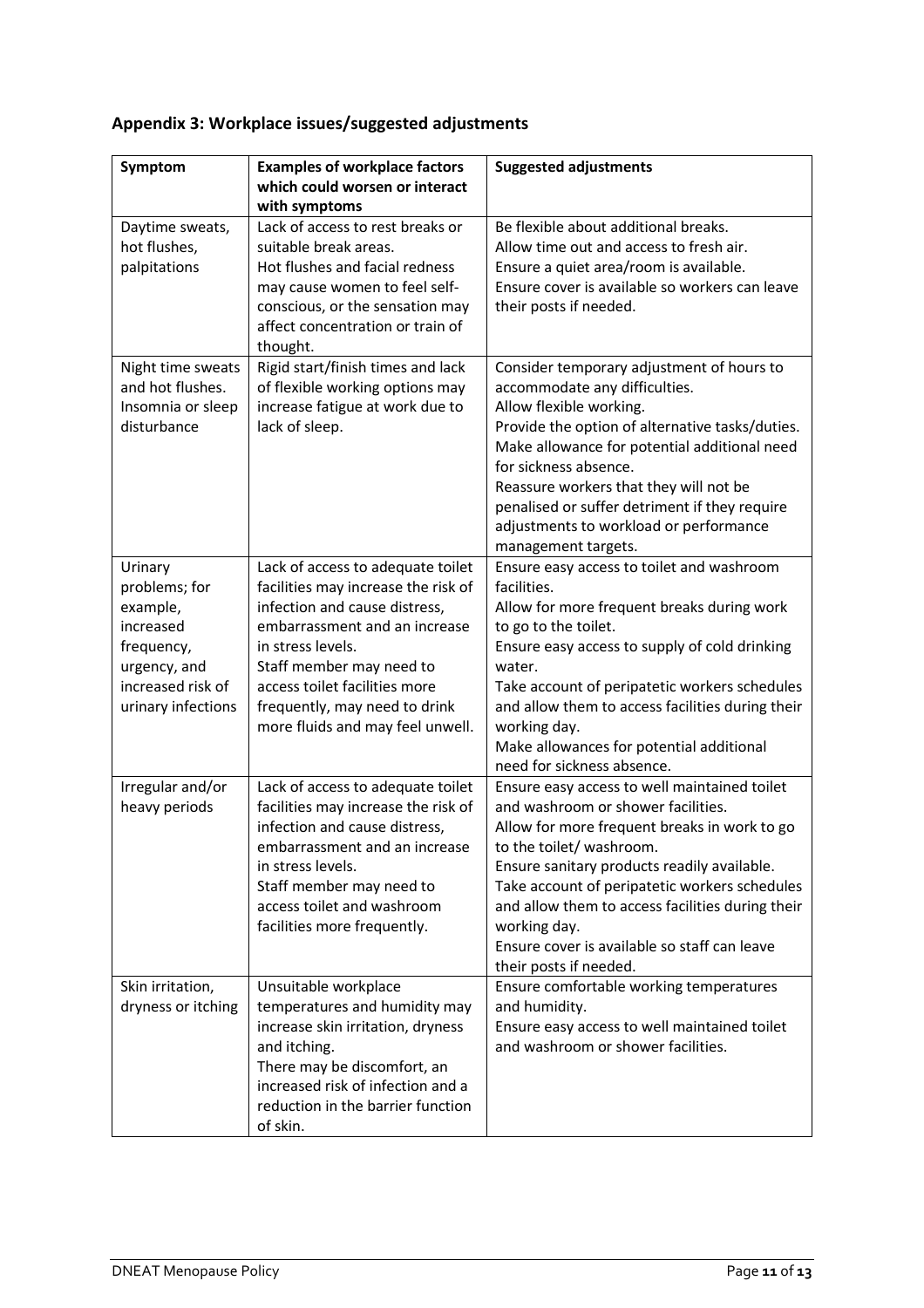| Symptom                   | <b>Examples of workplace factors</b>                        | <b>Suggested adjustments</b>                                             |
|---------------------------|-------------------------------------------------------------|--------------------------------------------------------------------------|
|                           | which could worsen or interact                              |                                                                          |
|                           | with symptoms                                               |                                                                          |
| Muscular aches            | Lifting and moving, as well as                              | Make any necessary adjustments through                                   |
| and bone and              | work involving repetitive                                   | review of risk assessments and work                                      |
| joint pains               | movements or adopting static                                | schedules/tasks and keep under review.                                   |
|                           | postures, may be more                                       | Consider providing alternative lower-risk                                |
|                           | uncomfortable and there may be                              | tasks.                                                                   |
|                           | an increased risk of injury.                                | Follow Health and Safety Executive (HSE)                                 |
|                           |                                                             | guidance and advice on manual handling and                               |
|                           |                                                             | preventing MSDs (musculoskeletal disorders).                             |
| Headaches                 | Headaches may be triggered or                               | Ensure comfortable working temperatures,                                 |
|                           | worsened by many workplace                                  | humidity and good air quality.                                           |
|                           | factors such as artificial lighting,                        | Ensure access to natural light and ability to                            |
|                           | poor air quality, exposure to                               | adjust artificial light.                                                 |
|                           | chemicals, screen work,                                     | Allow additional rest breaks.                                            |
|                           | workplace stress, poor posture/                             | Ensure a quiet area/room is available.                                   |
|                           | unsuitable workstations,<br>unsuitable uniforms or          | Carry out Display Screen Equipment (DSE) and<br>stress risk assessments. |
|                           | workplace temperatures.                                     |                                                                          |
| Dry eyes                  | Unsuitable workplace                                        | Ensure comfortable working temperatures,                                 |
|                           | temperatures/humidity, poor air                             | humidity and good air quality.                                           |
|                           | quality and excessive screen                                | Allow additional breaks from screen based                                |
|                           | work may increase dryness in the                            | work.                                                                    |
|                           | eyes, discomfort, eye strain and                            | Carry out DSE risk assessments.                                          |
|                           | increase the risk of infection.                             |                                                                          |
| Psychological             | Excessive workloads,                                        | Carry out a stress risk assessment and address                           |
| symptoms, for             | unsupportive management and                                 | work-related stress through implementation                               |
| example:                  | colleagues, perceived stigma                                | of the HSE's management standards.                                       |
| Depression                | around the menopause, bullying                              | Ensure that workers will not be penalised or                             |
| Anxiety<br>$\bullet$      | and harassment and any form of                              | suffer detriment if they require adjustments                             |
| <b>Panic Attacks</b><br>٠ | work-related stress may                                     | to workload, tasks or performance                                        |
| Mood                      | exacerbate symptoms.                                        | management targets.                                                      |
| changes                   | Stress can have wide-ranging                                | Ensure that managers understand the                                      |
| Loss of                   | negative effects on mental and                              | menopause and are prepared to discuss any                                |
| confidence                | physical health and wellbeing.                              | concerns that staff may have in a supportive<br>manner.                  |
|                           | Performance and workplace<br>relationships may be affected. | Ensure managers have a positive attitude and                             |
|                           |                                                             | understand that they should offer                                        |
|                           |                                                             | adjustments to workload and tasks if needed.                             |
|                           |                                                             | Allow flexible/home working.                                             |
|                           |                                                             | Make allowance for potential additional need                             |
|                           |                                                             | for sickness absence.                                                    |
|                           |                                                             | Ensure that staff are trained in mental health                           |
|                           |                                                             | awareness.                                                               |
|                           |                                                             | Raise general awareness of issues around the                             |
|                           |                                                             | menopause so colleagues are more likely to                               |
|                           |                                                             | be supportive.                                                           |
|                           |                                                             | Provide opportunities to network with                                    |
|                           |                                                             | colleagues experiencing similar issues                                   |
|                           |                                                             | (menopause action and support group).                                    |
|                           |                                                             | Ensure a quiet area/room is available.                                   |
|                           |                                                             | Provide access to Counselling services.                                  |